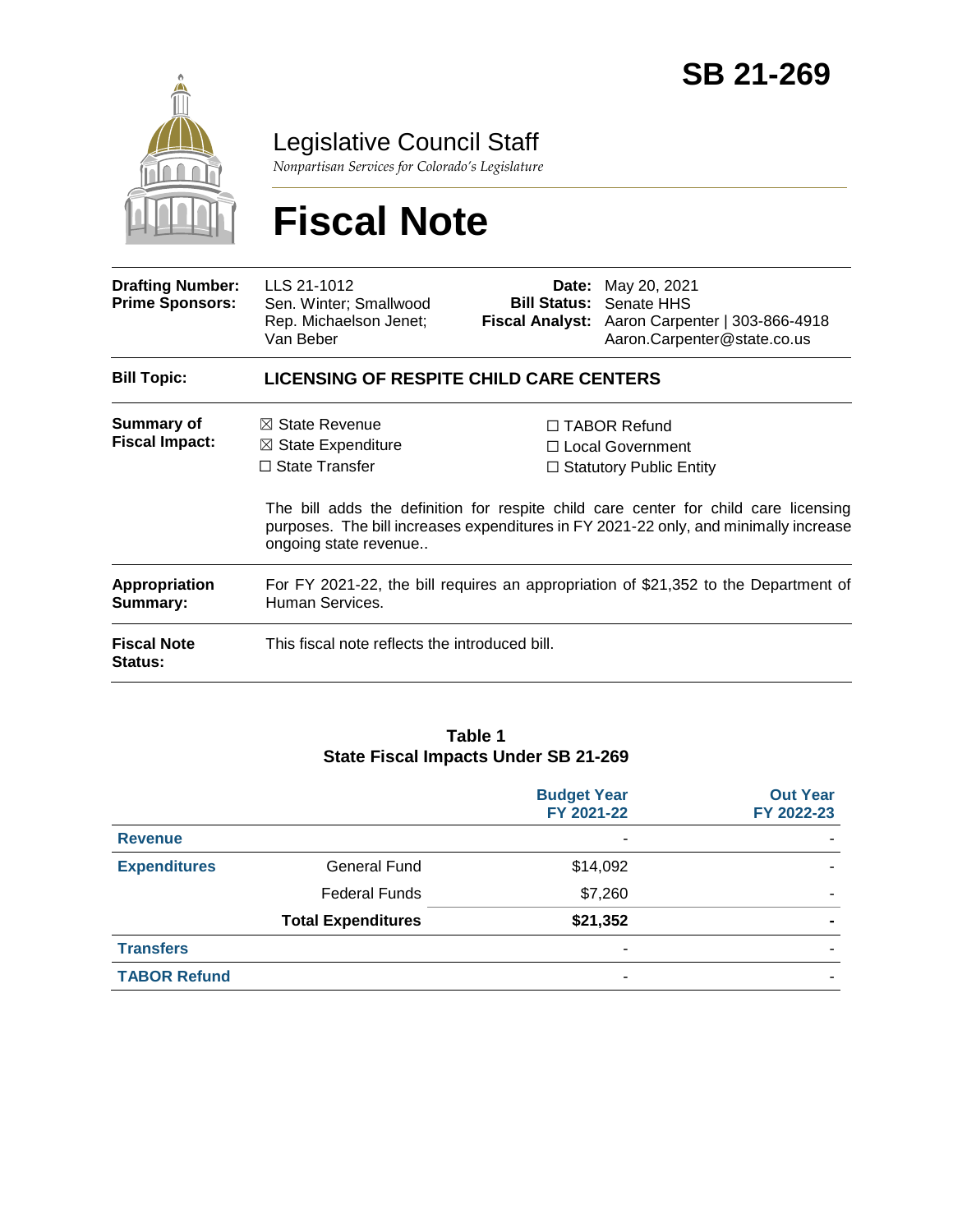Page 2

## **Summary of Legislation**

The bill adds a definition of "respite child care center" for child care licensing purposes. A respite child care center is a facility that provides temporary 24-hour group care for three or more children who are placed in foster care or kinship care homes and children with open cases through a regional accountable entity. The respite child care center is not a treatment facility but provides recreational activities, peer engagement, and skill development to children in its care.

### **State Revenue**

Starting in FY 2021-22, the bill will increase revenue to the Child Care Licensing Cash Funds in the Department of Human Services by a minimal amount for respite child care centers to pay a licensing fee. The fiscal note assumes that there will be five such centers and therefore, any increase in revenue will be minimal.

### **State Expenditures**

In FY 2021-22 only, the bill will increase state expenditures in the Department of Human Services by \$21,352 to update the state's child welfare information system (known as TRAILS) with a new license type. The upgrades are estimated to take 136 hours of work at \$157 per hour. System upgrades are assumed eligible for a 34 percent federal match. The bill will also minimally increase DHS workload to regulate a new licensing type.

**TABOR refunds.** The bill increases state revenue subject to TABOR. For FY 2022-23, the March 2021 LCS forecast projects revenue to fall short of the TABOR limit by \$28.6 million, or 0.2 percent of the limit. If actual revenue exceeds the limit, the bill will increase the amount required to be refunded to taxpayers from the General Fund in FY 2023-24.

**Federal ARPA funds.** This bill minimally increases state revenue, which may impact the state's flexibility in spending federal American Rescue Plan Act (ARPA) funds. For more information, see the LCS memo, titled "Legislative Changes and Flexibility in Use of American Rescue Plan Funds," available online at: [https://leg.colorado.gov/node/2211881.](https://leg.colorado.gov/node/2211881)

## **Effective Date**

The bill takes effect 90 days following adjournment of the General Assembly sine die, assuming no referendum petition is filed.

## **State Appropriations**

For FY 2021-22, the bill requires a \$21,352 appropriation to the Department of Human Services, of which \$14,092 is from the General Fund and \$7,260 is from federal funds.